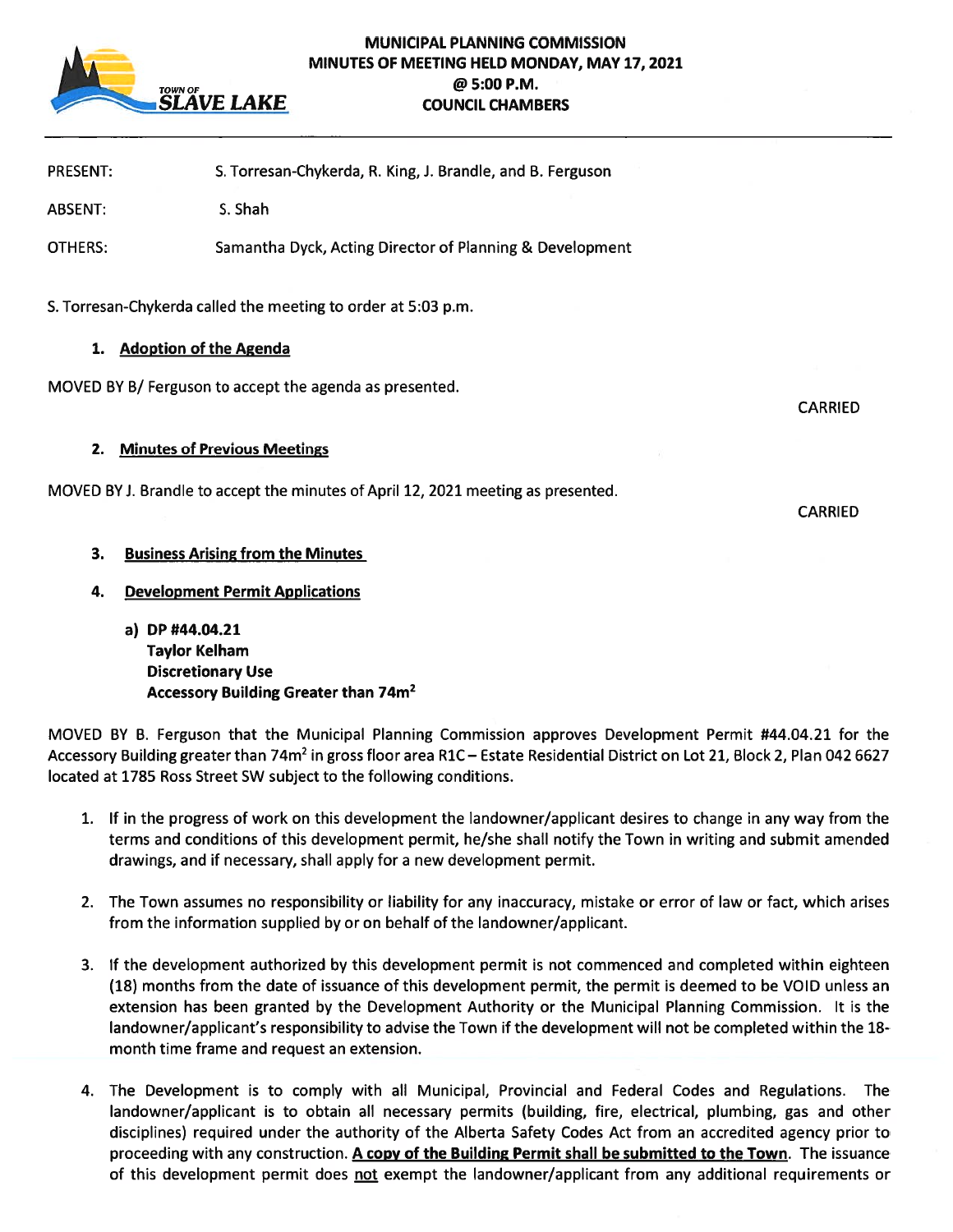approvals in any of the disciplines.

5. The landowner/applicant is to provide <sup>a</sup> development deposit in the name of the Town of Slave Lake in the amount of \$1,000.00 to guarantee the performance of all obligations under this permit. This deposit will be refunded once all conditions of the development permit have been met. Please note that the development deposit will be returned to the individual or company who provided it to the Town.

## PERMIT COMPLIANCE

6. The Landowner shall comply with the Town's Development Standards and Procedures, the Town's Policies and Procedures, the Town's municipal bylaws, the Alberta Safety Codes Act, all applicable federal and provincial legislation and any conditions of caveat, covenant, easement, or other instrument registered on title to the lands.

## SITE PLAN

- 7. All structures on site must conform to the submitted and approved Site Plan and must also be in accordance with the requirements of Section 3, <sup>55</sup> and Section <sup>67</sup> of the Land Use Bylaw #22-2007; unless otherwise varied under the issuance of <sup>a</sup> development permit.
- 8. The Town will require <sup>a</sup> copy of an original Real Property Report (RPR), prepared by an Alberta Land Surveyor, for review when the entire development is complete. <sup>A</sup> variance fee ranging from \$500.00 to \$2,500.00, in accordance with the prevailing Planning Fees Bylaw, will be imposed on new construction that does not comply with the requirements of the Land Use Bylaw or the Development Permit issued.

## LOT GRADING & DRAINAGE

- 9. Lot drainage and building elevation shall be in accordance with the requirements of the prevailing Land Use Bylaw. For confirmation of grades contact the Development Authority. Lots are to be graded in accordance with the approved Subdivision Lot Grading Plan and the Town of Slave Lake's Development Standard and Procedures.
- 10. The lot shall be drained so that water is not diverted onto adjacent properties. As such, all down spouts and sump pump discharge <sup>p</sup>ipes shall be directed either into the front or rear yard of your property or into <sup>a</sup> side yar<sup>d</sup> where a drainage swale is present. (Please see attached Brochure.)
- 11. All elevations re: grades, inverts, etc. should be field checked and taken into consideration when setting the building grades.
- 12. The lot must be graded in accordance with the approved Lot Grading Plan. The landowner/applicant is required to submit a Lot Grading Plan prepared by an Alberta Land Surveyor or an Engineer (prepared in accordance with the Town's Development Standards and Procedures); showing proposed lot and building grades and grade percentages, prior to commencement of construction on the site. The Lot Grading Plan will illustrate how the landowner/applicant will grade the site from the foundation of the building. Where no lot grading design for the subdivision exists, it will be the responsibility of the landowner/applicant to work with an Alberta Land Surveyor to develop <sup>a</sup> Lot Grading Plan that illustrates both existing and proposed grades. The Surveyor or Engineer shall also calculate the elevation of the foundation and stake this information along with the foundation location of the new development. Once the lot grading is complete i.e. topsoil has been placed, the landowner/applicant is to submit to the Town <sup>a</sup> Lot Grading Certificate, as prepared by an Alberta Land Surveyor or Engineer. The Lot Grading Certificate shall include proposed and as-built grades as well as grade percentages at the corners of the property and the foundation of the structure (at minimum). The Town will review the Lot Grading Certificate with the Lot Grading Plan and the Town's Development Standards and Procedures. Once satisfied that the lot grading has been completed in accordance with these Plans the Town will sign off on this requirement.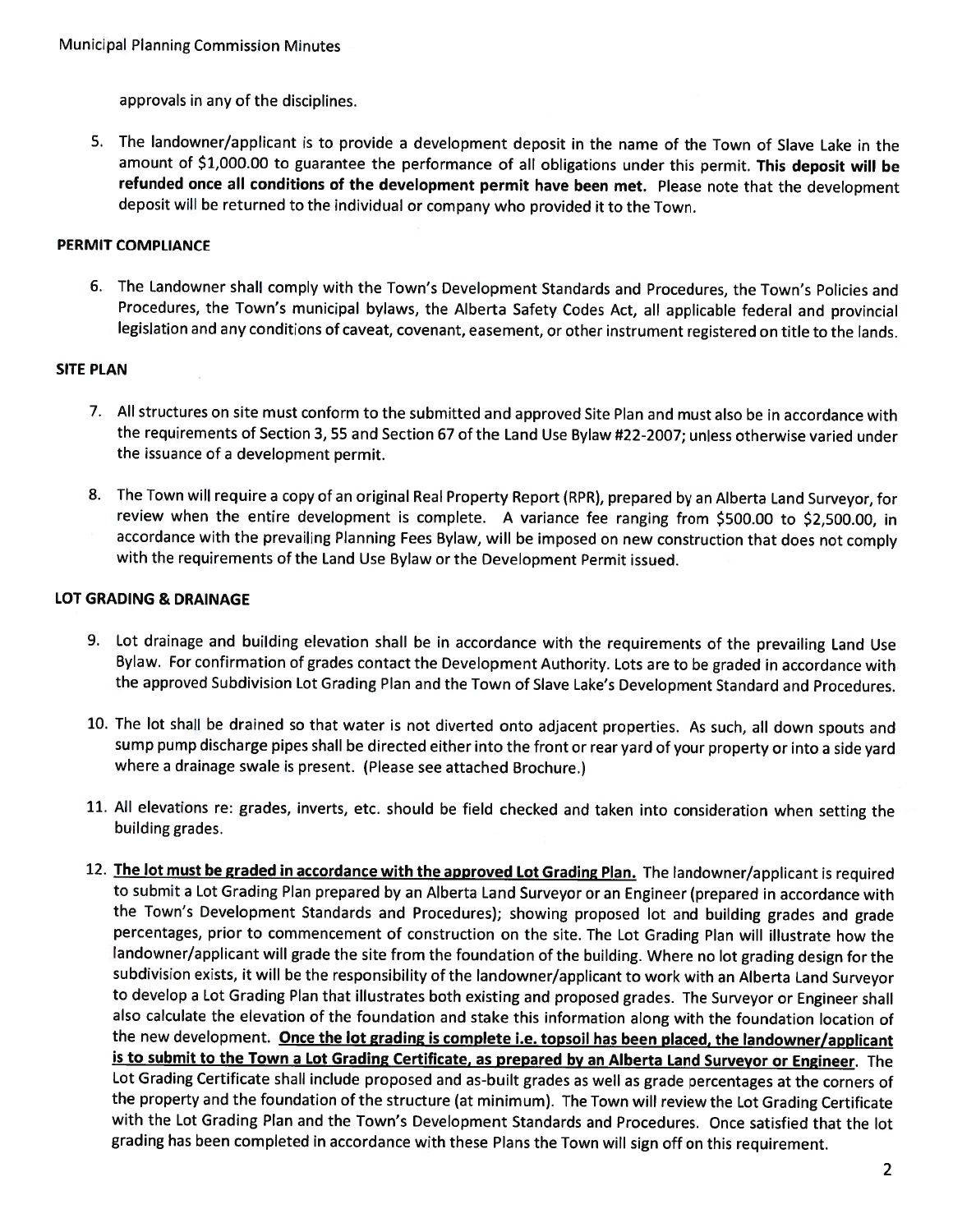- 13. Lot Grading Certificates prepared at rough grade or prior to the placement of topsoil will not be accepted by the Town. Lot Grading Certificates must be prepared after the topsoil is placed in order for the Town to properly assess compliance with the drainage plans.
- 14. The Town will conduct two (2) Lot Grading Inspections at no charge to the landowner/applicant. All additional re-inspections required over and above the first two (2) will be charged at <sup>a</sup> rate of \$125.00 per inspection. As such, the Planning Department urges you to ensure all required work with respec<sup>t</sup> to Lot Grading is completed prior to requesting an inspection.

## SITE SERVICING

- 15. As directed by the Town of Slave Lake's Water and Sewer Bylaw, there shall not be <sup>a</sup> connection from the weeping tile (i.e. sump pump) to the Sanitary Sewer System.
- 16. The landowner/applicant is responsible for requesting utility locates. In the event that <sup>a</sup> development is within 30 meters of <sup>a</sup> high-pressure gas main, the landowner/applicant is responsible for obtaining <sup>a</sup> Letter of Permission from ATCO Gas. ATCO Gas will not allow any structure to be located within an easement that contains <sup>a</sup> gas line of any type.
- 17. The landowner/applicant shall be responsible for any conflict that may exist between the development proposed and existing utilities and is responsible for having all underground utilities located i.e.: gas, cable television, power, telephone and sewer and water, prior to proceeding with construction.

## PARKING

- 18. Driveways accessing lanes shall be developed <sup>a</sup> minimum of 5.0 <sup>m</sup> in depth measured from the property boundary extending into the property and may be the full parcel width.
- 19. All driveways shall have <sup>a</sup> minimum clearance of 1.5 <sup>m</sup> from structures such as hydrants, catch basins, streetlights, or service pedestals, unless otherwise authorize by the Town.
- 20. Driveway access shall be set back <sup>a</sup> minimum distance of 6.1 <sup>m</sup> (20 ft.) from the intersection of property boundaries on corner lots and shall adhere to Sight Triangles.
- 21. All off street parking areas must be properly graded so as to dispose of storm water accumulation.
- 22. The maximum width of driveway for residential developments, including an abutting sidewalk, where the driveway is developed in the front or side yard, shall be 8.5 meters (28 ft.) in width, measured at the property boundary. The minimum driveway width shall be 3.0 <sup>m</sup> (10 ft.) regardless of location of the driveway. The minimum permitted driveway depth shall be 7.5 <sup>m</sup> (25 ft.) and shall be measured from the property boundary extending into the property. All front yard hard surfacing (i.e. driveway and sidewalks) shall not exceed 50% of the front yard area.
- 23. Every off-street parking, loading, or unloading space provided or required and the access thereto, (which includes the whole area contained within Town owned land), shall be hard surfaced if the access is from <sup>a</sup> street or lane that is also hard surfaced. Hard surfacing shall mean the provision of <sup>a</sup> durable, hard surfaced material constructed of asphalt, concrete, rubber or <sup>a</sup> similar pavement. Hard surfacing shall be completed within eighteen (18) months of the date of decision of this development permit.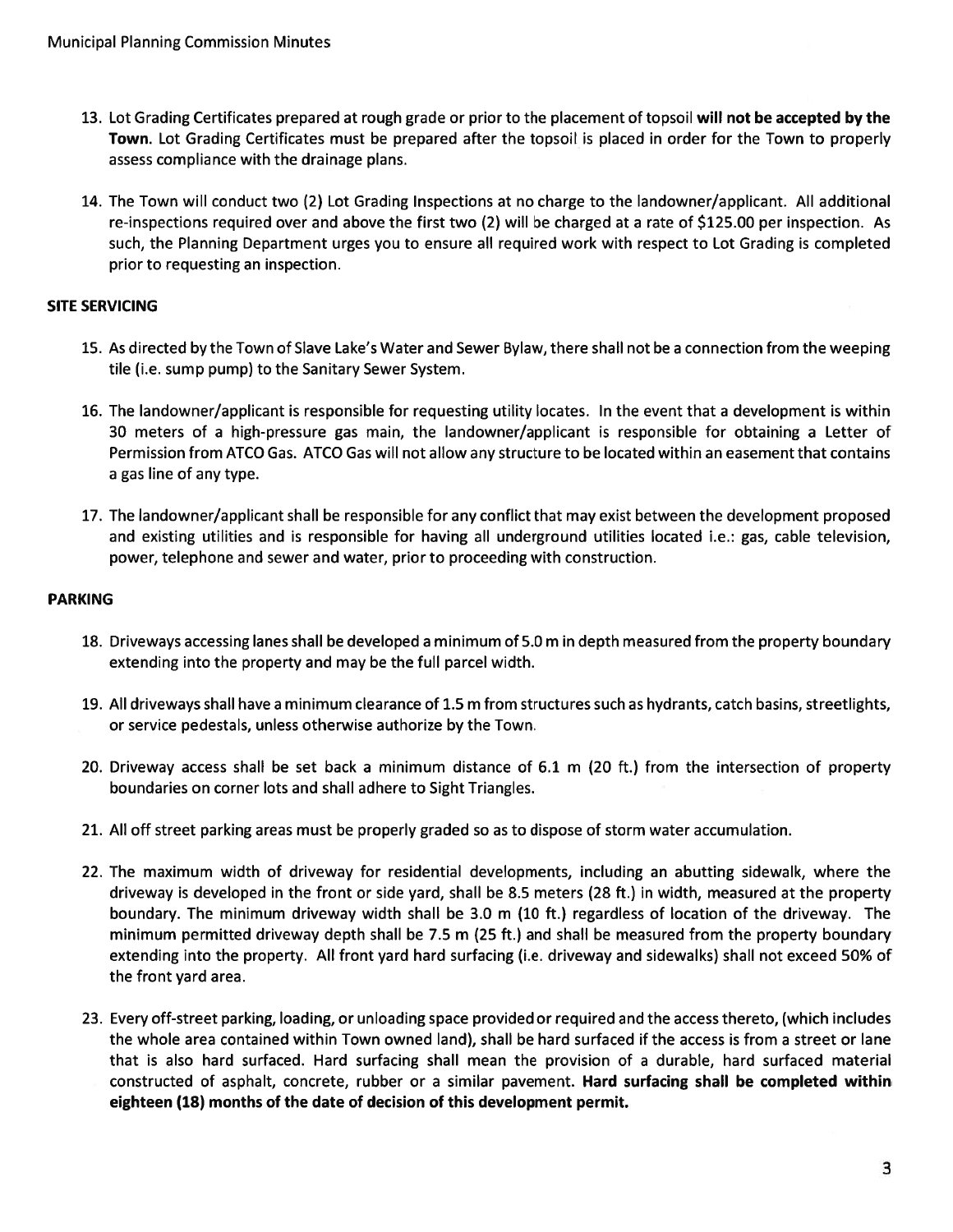## LANDSCAPING

- 24. In accordance with the Town of Slave Lake's current and prevailing Boulevard Bylaw the boulevard area immediately adjacent to your property must be developed and maintained in <sup>a</sup> turf standard. Please be advised that no rocks, trees, <sup>p</sup>lantings, or structures of any kind are permitted in the boulevard area.
- 25. Fences and retaining walls must not be located on any adjacent Town lands.

#### PUBLIC LANDS

- 26. The landowner/applicant is responsible for ensuring that all improvements on the lot, such as building, driveway, etc., do not interfere with fire hydrants, storm drains, light standards, or utility easements, etc., and landowner/applicant will be held responsible for damage he or his contractors may cause.
- 27. Prior to construction proceeding, any existing damage to sidewalks, roads or public utility services is to be reported to the Town or the landowner/applicant will be held responsible for damage.
- 28. Any existing public landscaped areas that are damaged during construction are to be repaired to their origina condition by the landowner/applicant.

## UTILITY RIGHT OF WAYS

- 29. There is a utility right-of-way located on the subject lands and as such the following items are not permitted to be installed, constructed or <sup>p</sup>lanted over or onto the right-of-way: building eaves, structures such as sheds, garages, carports, gazebos, hot tubs, decks, greenhouses, fire <sup>p</sup>its, etc. and no deep rooting trees or shrubs. This list should not be interpreted as the complete list of items and may include other structures or items not already identified or listed. Please note that the following items are permitted to be installed, constructed, or plantec within the right-of-way at the landowner's risk. The permitted items are shallow rooting trees and shrubs, fences, flower beds, gardens, <sup>p</sup>lay structures/trampolines, dog houses or any other structure not <sup>p</sup>laced on <sup>a</sup> permanent foundation. It must be clearly understood that any <sup>p</sup>lantings or items permitted to be <sup>p</sup>laced within the rightof-way are <sup>p</sup>laced at the OWNER'S RISK. This means if the shallow utility companies must access the right-ofway and the trees, shrubs, <sup>p</sup>lay structures, etc. must be removed; the utility company will not be responsible for damage, loss, repair or replacement thereof. The utility companies also reserve the right to trim trees and shrubs or remove them entirely if deemed appropriate by the utility company. Development Deposits will not be refunded until such time as any <sup>p</sup>lantings and/or structures that are not permitted have been removed from the right-of-way.
- 30. There shall be no trees <sup>p</sup>lanted under overhead power lines whether those power lines are located within <sup>a</sup> rightof-way or <sup>a</sup> road-right-of-way.

#### FIRE

31. The burning of building material and debris on construction site or within the boundaries of the Town is strictly prohibited. Violators will receive <sup>a</sup> fine.

## GENERAL CONDITIONS

- 32. The landowner/applicant and any other contractors working on this development are to be properly licensed by the Town and/or the Province.
- 33. The landowner/applicant shall ensure that the construction site remains in <sup>a</sup> tidy and orderly condition and that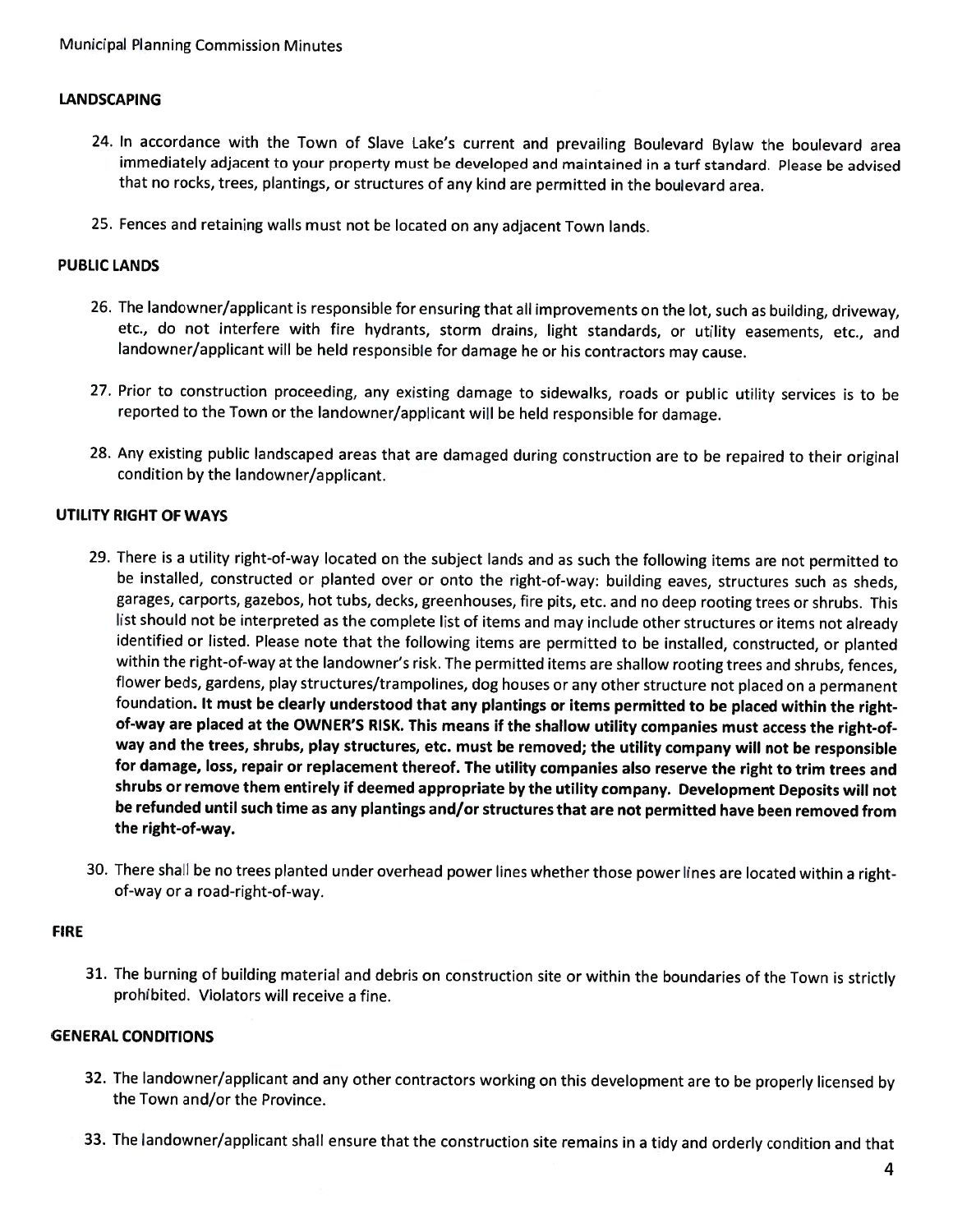construction debris and materials are contained within the boundaries of the parcel and not permitted to scatter to neighbouring parcels.

34. The landowner/applicant may be required to enter into <sup>a</sup> Road Use Agreement with the Town of Slave Lake.

ADDITIONAL NOTES: (not conditions of the Development Permit)

- •Development Deposits are refunded **once all of the conditions** of your development permit have been met and are refunded to the individual or company that provided the deposit to the Town.
- • Although the Shallow Utility Companies (i.e. ATCO Gas, ATCO Electric, TELUS, etc.) have made allowances for planting within their utility right-of-ways, the Town of Slave Lake will not allow the placement of structures or plantings of any kind within their deep utility right-of-ways. To determine if the utility rightof-way on your property is <sup>a</sup> shallow or deep utility right-of-way, please contact the Town at 780-849- 8004.
- • If you require <sup>a</sup> time extension in order to complete your development, please contact the Planning Department at 780-849-8004.
- •Please remember to CALL BEFORE YOU DIG by contacting Alberta 1st Call at 1-800-242-3447 or CLICK BEFORE YOU DIG at http://albertaonecall.com.
- Second accesses/driveways must be approved by the Municipal Planning Commission.

CARRIED

b) OP #45.04.21 Dog Island Brewing Discretionary Use **Temporary Outdoor Patio Expansion** 

MOVED BY R. King that the Municipal Planning Commission approves Development Permit #45.04.21 for the Temporary Expansion until December 31, 2021 of an Outdoor Patio Associated with an Approved Craft Brewery & Distillery -Minor in the Ml — Light Industrial District on Lot 7, Block 4, Plan 102 4857 located at 200 Balsam Road NE subject to the following conditions.

- 1. If in the progress of work on this development the landowner/applicant desires to change in any way from the terms and conditions of this development permit, he/she shall notify the Town in writing and submit amended drawings, and if necessary, shall apply for <sup>a</sup> new development permit.
- 2. The Town assumes no responsibility or liability for any inaccuracy, mistake or error of law or fact, which arises from the information supplied by or on behalf of the landowner/applicant.
- 3. If the development authorized by this development permit is not commenced and completed within eighteen (18) months from the date of issuance of this development permit, the permit is deemed to be VOID unless an extension has been granted by the Development Authority or the Municipal Planning Commission. It is the landowner/applicant's responsibility to advise the Town if the development will not be completed within the 18 month time frame and reques<sup>t</sup> an extension.
- 4. The Development is to comply with all Municipal, Provincial and Federal Codes and Regulations. The landowner/applicant is to obtain all necessary permits (building, fire, electrical, plumbing gas and other disciplines) required under the authority of the Alberta Safety Codes Act from an accredited agency prior to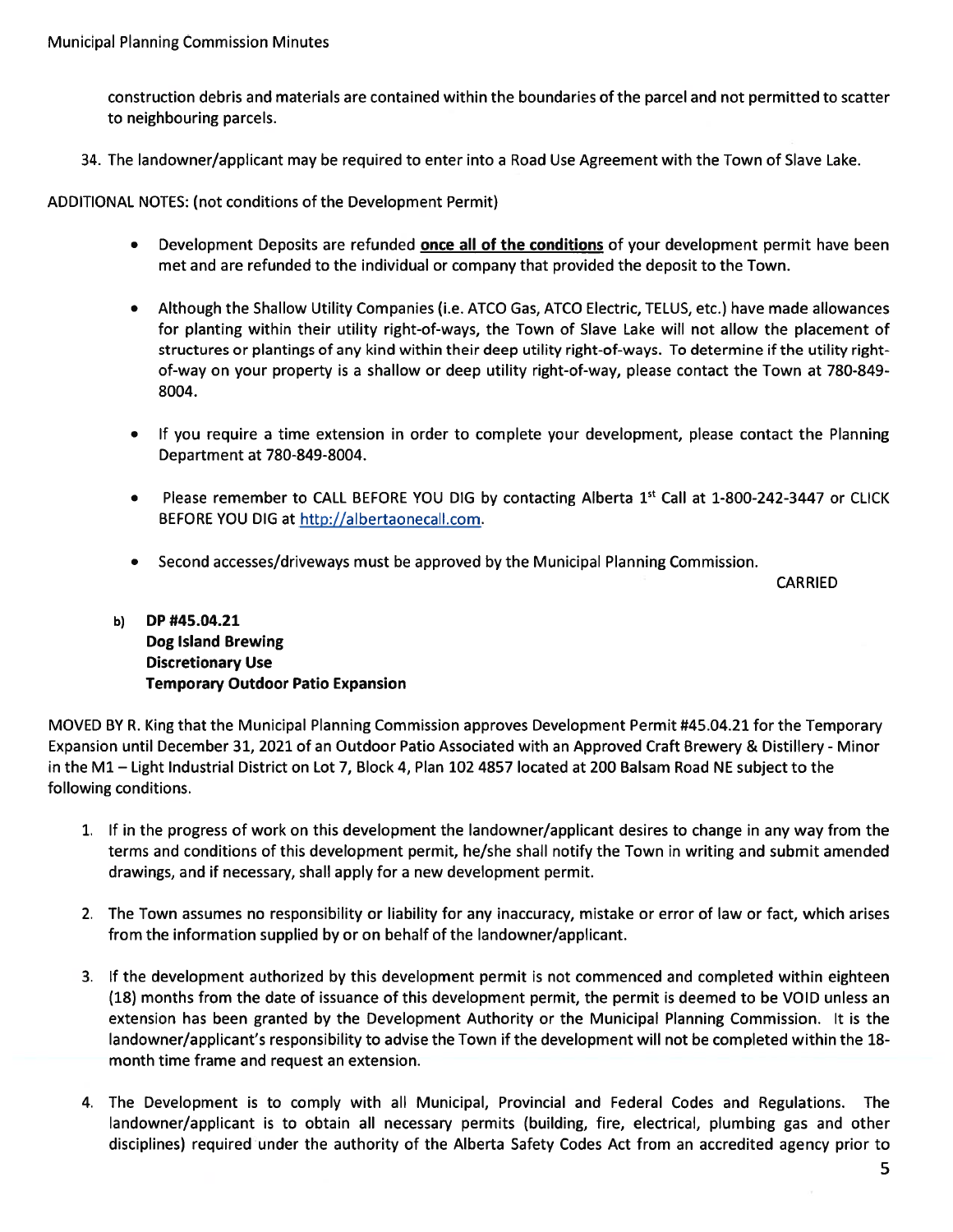proceeding with any construction. A copy of the Building Permit shall be submitted to the Town. The issuance of this development permit does not exemp<sup>t</sup> the landowner/applicant from any additional requirements or approvals in any of the disciplines.

## PERMIT COMPLIANCE

5. The Landowner shall comply with the Town's Development Standards and Procedures, the Town's Policies and Procedures, the Town's municipal bylaws, the Alberta Safety Codes Act, all applicable federal and provincial legislation and any conditions of caveat, covenant, easement, or other instrument registered on title to the lands.

#### SITE PLAN

6. All structures on site must conform to the submitted and approved Site Plan and must also be in accordance with the requirements of Section 100 of the Land Use Bylaw #22-2007; unless otherwise varied under the issuance of a development permit.

#### PARKING

- 7. In parking areas and similarly congested locations, curbs and other protective measures shall be used to protect adjacent fences, walls, boulevards and landscaped areas or building(s) on the site or an adjacent site. Barriers are to be installed and maintained on the periphery of parking lots and access aisles to <sup>p</sup>hysically restrict vehicle encroachment or overhang onto adjacent roadways.
- 8. The landowner/applicant shall provide 31 on-site parking spaces and 2 on-site loading spaces. All required parking paces shall be located behind the industrial building in the rear parling lot and no parking spaces will be permitted in the front of the side adjacent to the Outdoor Patio.
- 9. Parking areas shall be marked, painted, and signed to the satisfaction of the Development Officer.

#### PUBLIC LANDS

- 10. The landowner/applicant is responsible for ensuring that all improvements on the lot, such as building, driveway, etc., do not interfere with fire hydrants, storm drains, light standards, or utility easements, etc., and landowner/applicant will be held responsible for damage he or his contractors may cause.
- 11. Prior to construction proceeding, any existing damage to sidewalks, roads or public utility services is to be reported to the Town or the landowner/applicant will be held responsible for damage.
- 12. Any existing public landscaped areas that are damaged during construction are to be repaired to their original condition by the landowner/applicant.

## GENERAL CONDITIONS

- 13. The landowner/applicant must construct <sup>a</sup> barrier to separate customers from the parking area.
- 14. The landowner/applicant and any other contractors working on this development are to be properly licensed by the Town and/or the Province.
- 15. The landowner/applicant shall ensure that the construction site remains in a tidy and orderly condition and that construction debris and materials are contained within the boundaries of the parcel and not permitted to scatter to neighbouring parcels.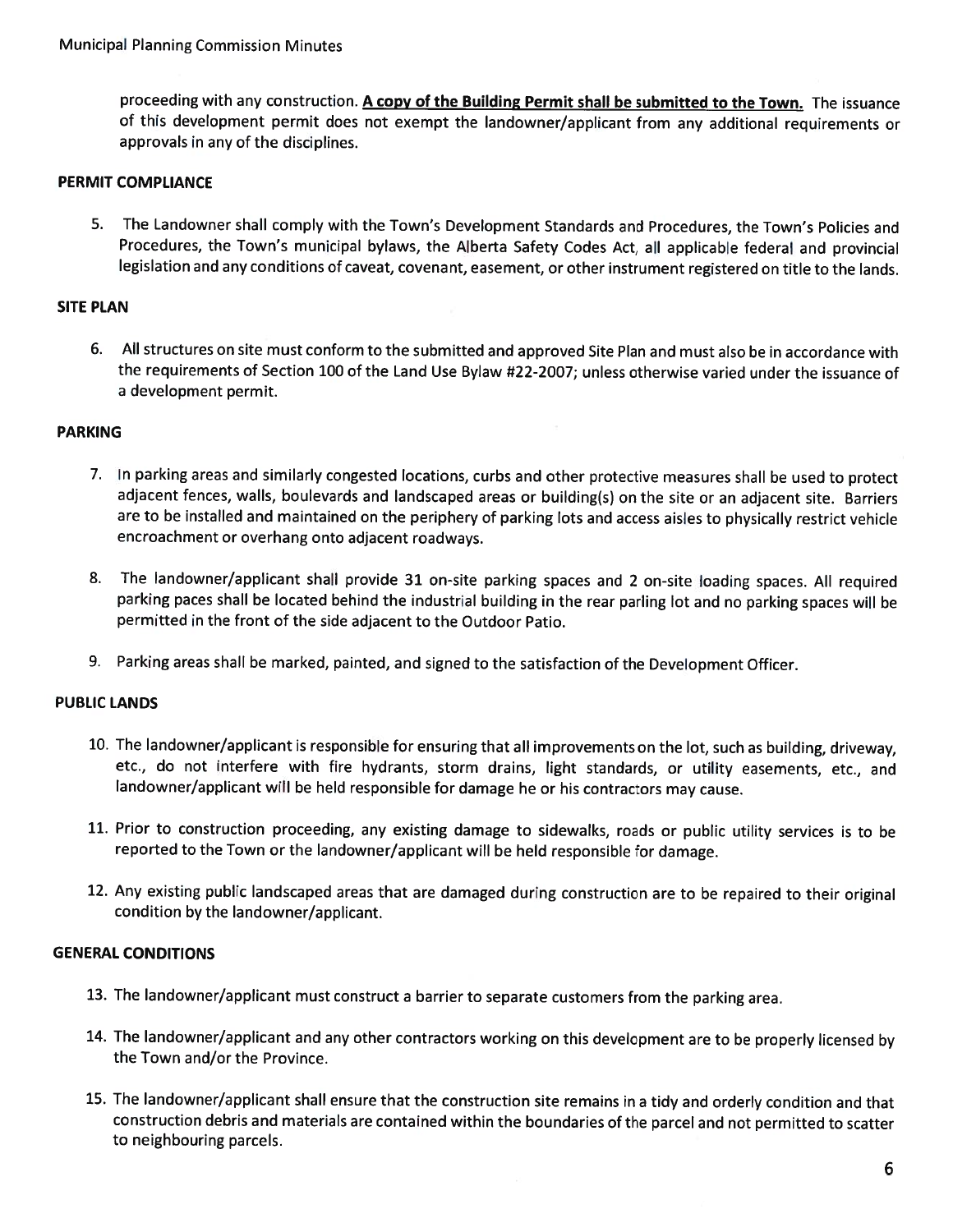## ADDITIONAL NOTES: (not conditions of the Development Permit)

- • Although the Shallow Utility Companies (i.e. ATCO Gas, ATCO Electric, TELUS, etc.) have made allowances for <sup>p</sup>lanting within their utility right-of-ways, the Town of Slave Lake will not allow the <sup>p</sup>lacement of structures or plantings of any kind within their deep utility right-of-ways. To determine if the utility rightof-way on your property is <sup>a</sup> shallow or deep utility right-of-way, please contact the Town at 780-849- 8004.
- Please remember to CALL BEFORE YOU DIG by contacting Alberta 1<sup>st</sup> Call at  $1$ -800-242-3447 or CLICK BEFORE YOU DIG at http://albertaonecall.com.

CARRIED

- c) DP #47.04.21 North of 55 Oilfield Hauling Discretionary Use Security Suite
	- J. Brandle declared <sup>a</sup> conflict of interest.
	- •This member conflict removed quorum, and as such <sup>a</sup> decision would not be able to be voted upon.

MOVED BY S. Torresan-Chykerda that the Municipal Planning Commission defer this repor<sup>t</sup> to the next meeting of the MPC.

CARRIED

- 5. Land Use Bylaw/Statutory Plan Amendments
	- a) Bylaw #09-2021 Amend MDP Re-Designation Airport — Regional Commercial

MOVED BY B. Ferguson that the Municipal Planning Commission supports Bylaw #09-2021.

CARRIED

b) Bylaw #10-2021 Amend LUB Re-Designation M3 — RR1

MOVED BY J. Brandle that the Municipal Planning Commission supports Bylaw #10-2021.

CARRIED

c) Bylaw 2021-13 MD 124 LUB Amendment Re-zoning from CR1 to RF

MOVED BY R. King that the Municipal Planning Commission directs Administration to send <sup>a</sup> letter to the Municipal District of Lesser Slave River No. <sup>124</sup> indicating that the Town of Slave Lake has no concerns with the propose<sup>d</sup> Land Use Bylaw Amendment Bylaw #2021-13.